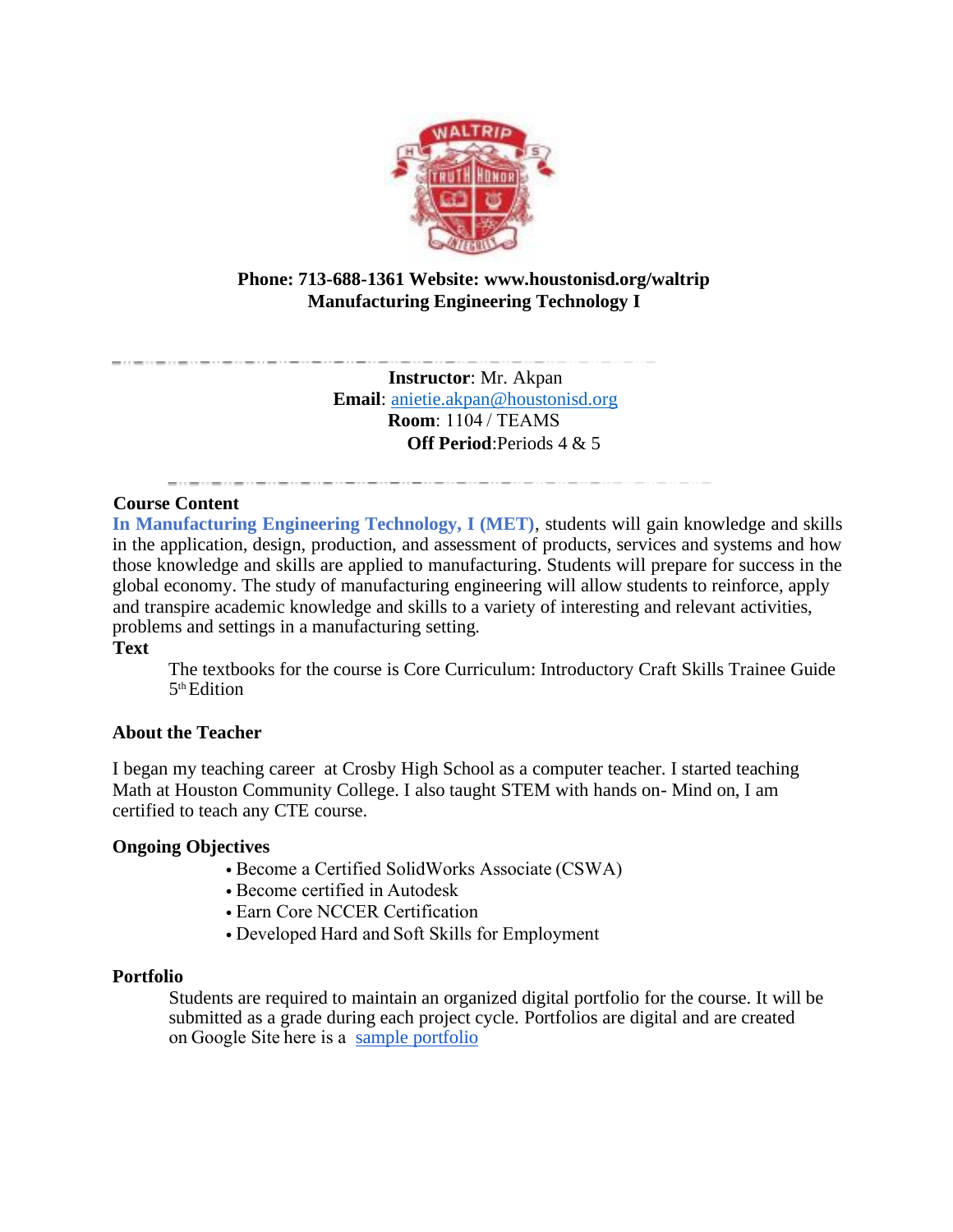



### **Attendance and Participation**

Attendance and participation are required; it is difficult to learn the content if you are not present in class. Class participation and attendance can be a deciding factor if your class average straddles two grades. Be sure to see me about any missed work if you are absent. In the event of an unexpected absence (i.e. illness, emergency, etc.), the student is responsible for ensuring that the absence is excused before assignments (available on the HUB) can be turned in and graded. Student will have three (3) days to turn in completed work. Students will be given at least one opportunity to submit late work following an absence. Grade penalties and the amount of time allowed to complete the assignment are as follows:

### *Late Work related to an absence:*

3 days to turn in the assignment no points deducted full credit eligible

### *Late Work NOT related to an absence:*

1 day late -10 points max 90 2 days late -20 points max 80 3 days late -30 points max 70

4 days late -40 points max 60

5 days or later - zero assigned to the grade book

#### **ASSESSMENT RETAKE POLICY**

A student will be permitted to retake any major test. The retest must occur within five (5) school days of the date the grade was received. The higher of the two test grades will be recorded. This does not apply to final exams. CSWA retakes must wait at least 30 days per SolidWorks policy.